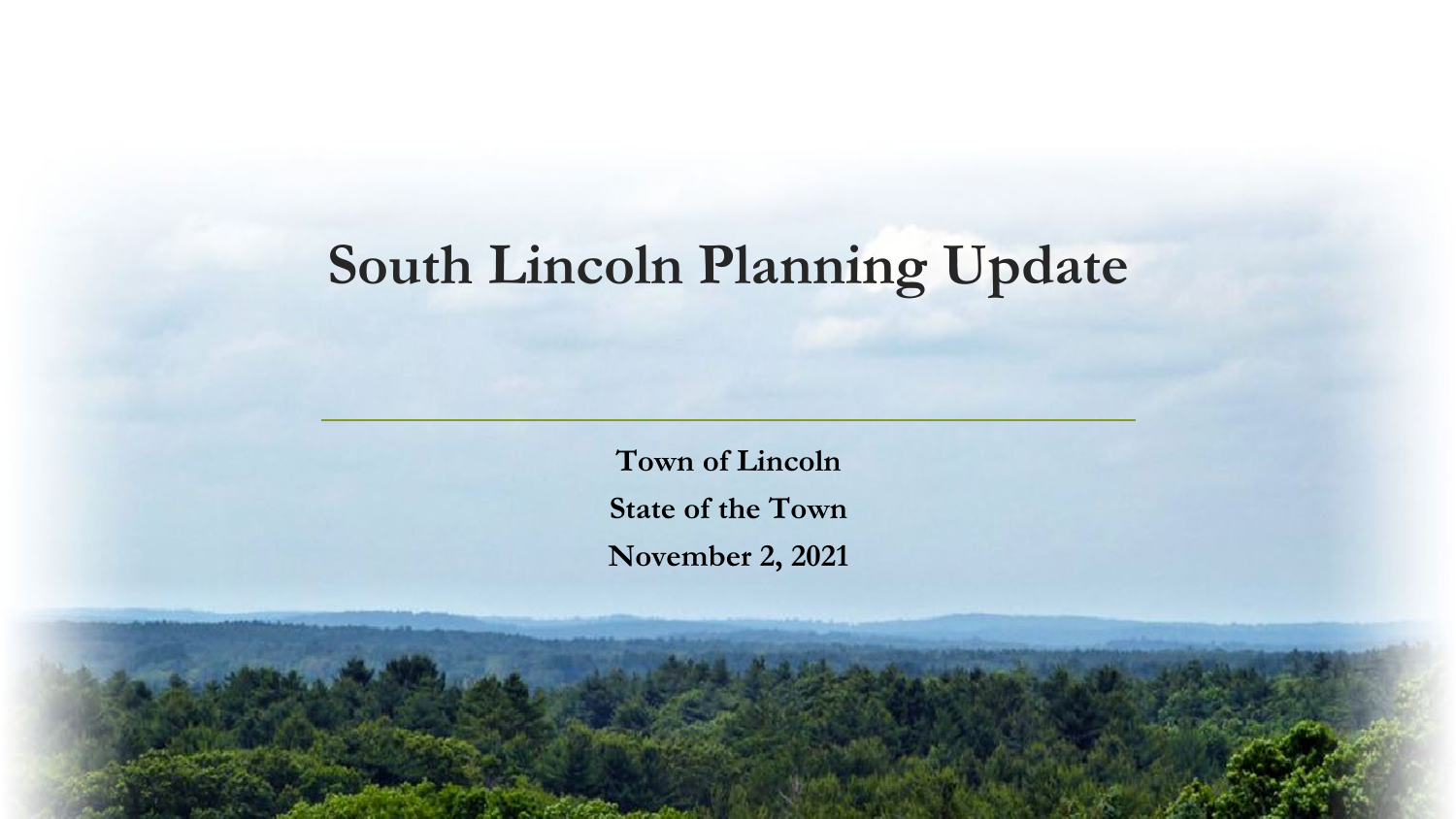## **South Lincoln Planning Advisory Committee (SLPAC)**

- **The Planning Board has charged SLPAC with pursuing the land use policy goals set out in Lincoln's 2009 Comprehensive Plan:**
- **"Create a compact, vital, walkable village center in the Lincoln Station area that provides more housing choices near public transportation, goods and services for residents and opportunities for social interaction."**
- **SLPAC and the Planning Board will continue to develop a shared and inclusive vision of a sustainable Village Center that benefits the entire Town of Lincoln and ensures a wide range of perspectives are represented and considered.**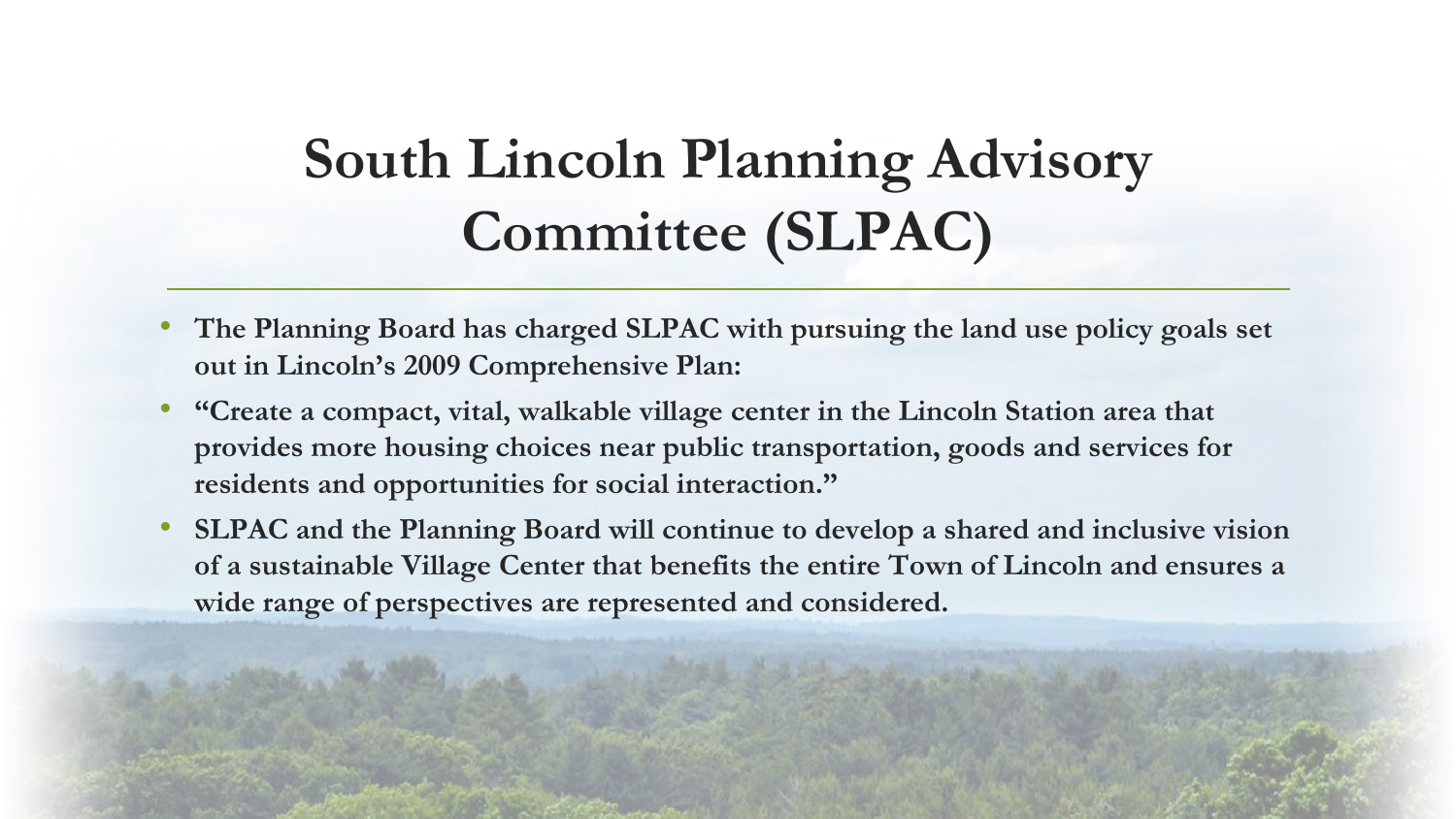# **The Planning Board**

- **Supports the Town, its values, and its vision for the future through land use policy.**
- **Implements land use policy that the Town desires through zoning.**
- **Zoning is created and ratified through public discussion, deliberation and, ultimately, a vote of Town Meeting.**
- **Zoning creates permitting processes. The best permitting process is clear in its requirements and efficient in its application.**
- **Zoning does not approve specific projects.**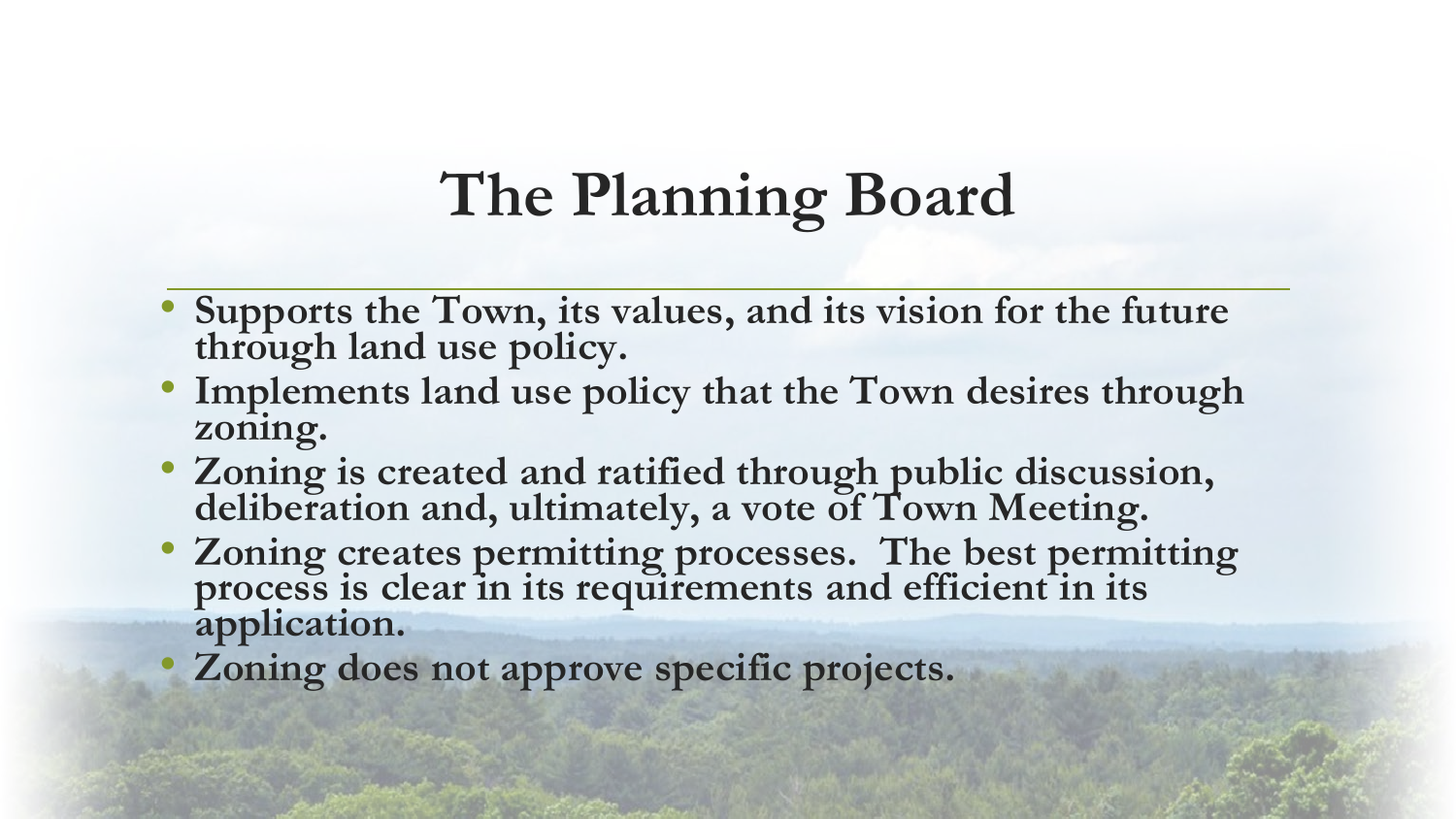## **Lincoln Vision Statement**

**Lincoln is a town that cherishes its rural, agricultural character, its small town heritage, its open space and its historical legacy. The Town is committed to:**

- **Achieving a balance between preserving these values while making reasonable provision for citizens' safety and convenience;**
- **Fostering economic, racial/ethnic, and age diversity among its citizenry through its educational, housing and other public policy;**
- **Excellence in its public educational system; and**
- **The Town Meeting form of government and the traditions of civic leadership and volunteer public service.**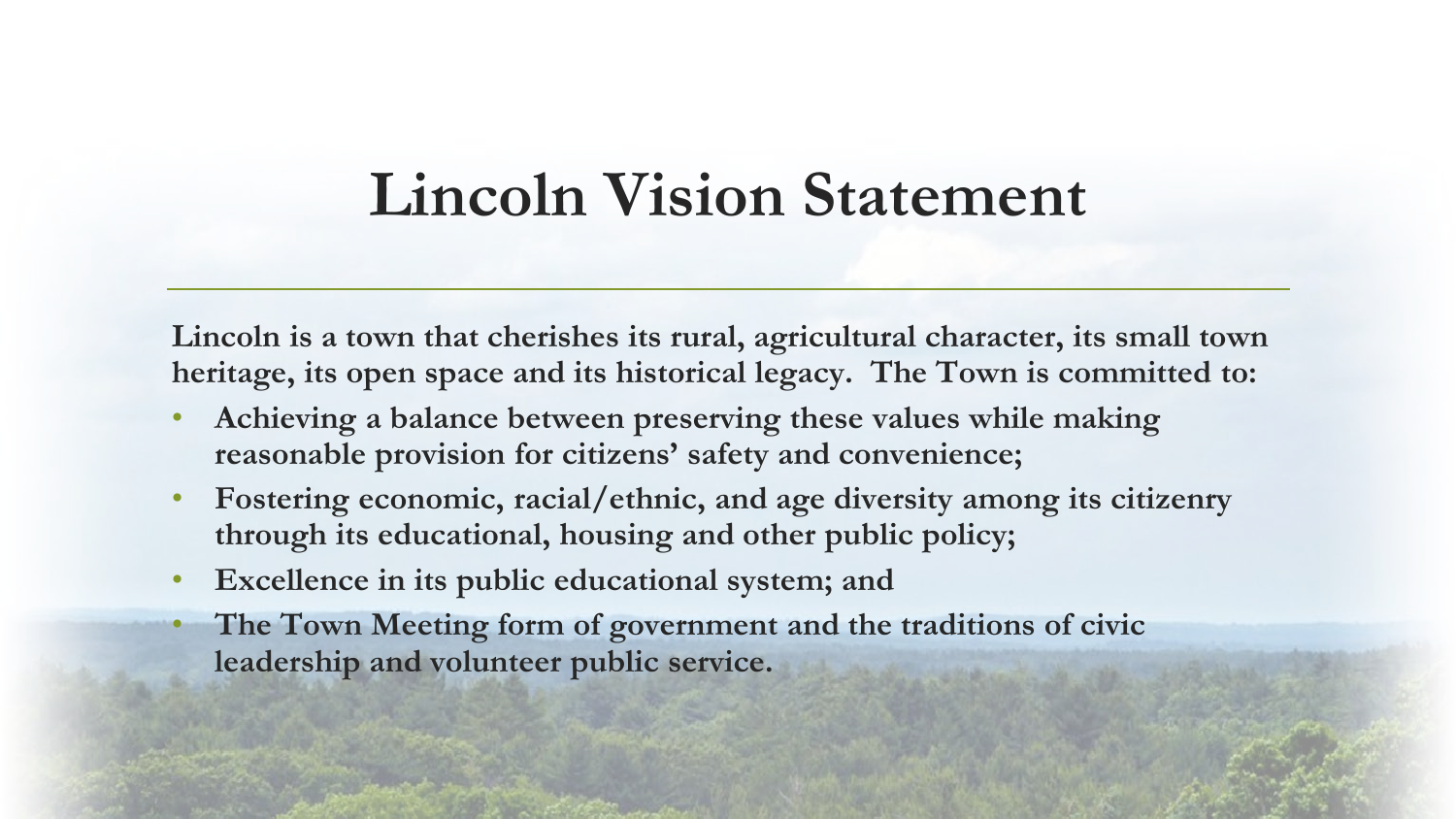## **How Do We Put it Together? The Pieces of the Puzzle**

- **A Village Center with Viable Commercial Businesses**
- **Walkability**
	- **Magnolia Path, Wayfinding to Drumlin, Codman, de Cordova**
- **Public Amenities**
	- **MBTA, Public Spaces, Playground, Benches, Bike Racks, etc.**
- **Housing Options: Affordable and Market Rate, Mixed-Use**
- **Diversity and Inclusion**
- **Green Building and Sustainability**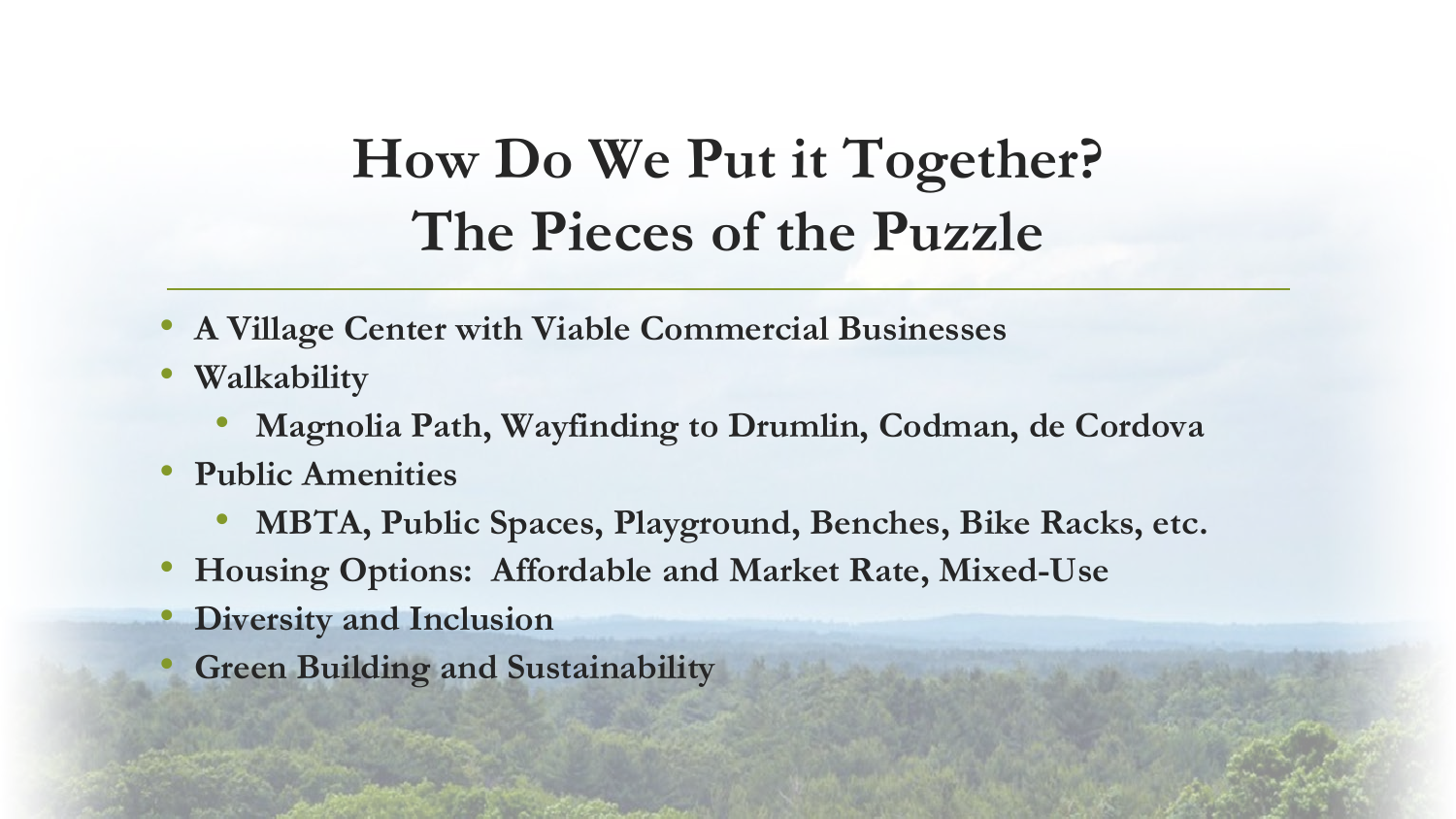## **What has been the Feedback on South Lincoln Planning?**

- **Provide opportunity for a successful Village Center while maintaining current size of commercial space.**
- **Promote a sense of place and community where all residents wish to gather.**
- **Control the scope, size, and architecture of development**
- **Ensure any proposals reflect the character of the Town, including being green and sustainable.**
- **Promote inclusion and diversity.**
- **Provide housing options for downsizing, small families, and seniors.**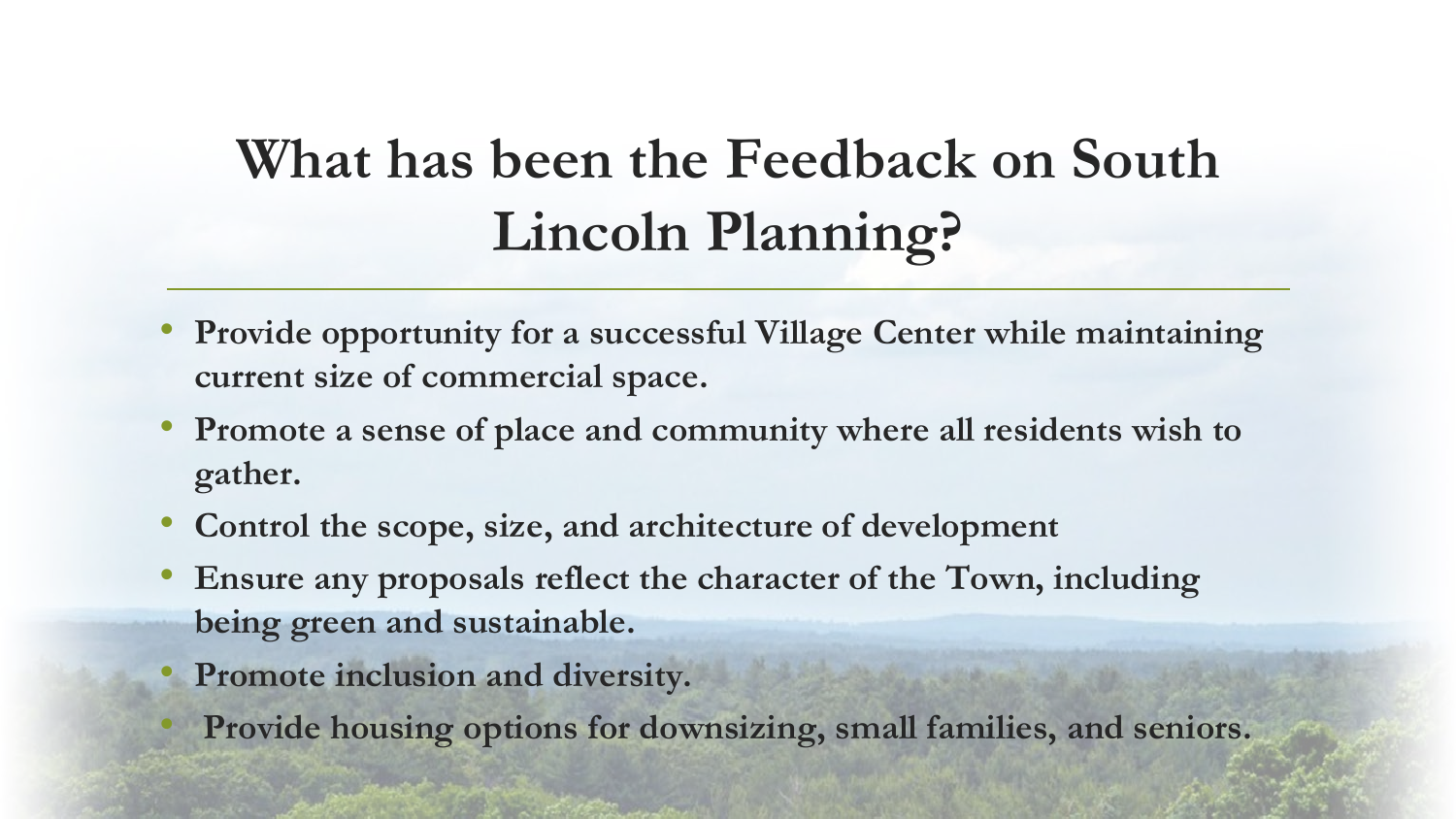# **Town Survey**

- **790 resident responses**
- The next few slides highlight some of the responses.
- **The full survey, responses and comments can be found on the [Town website: http://www.lincolntown.org/1274/Village-Center-](http://www.lincolntown.org/1274/Village-Center-Survey)Survey**
- **The Planning Board and SLPAC will continue to solicit feedback over the coming months through a variety of forums.**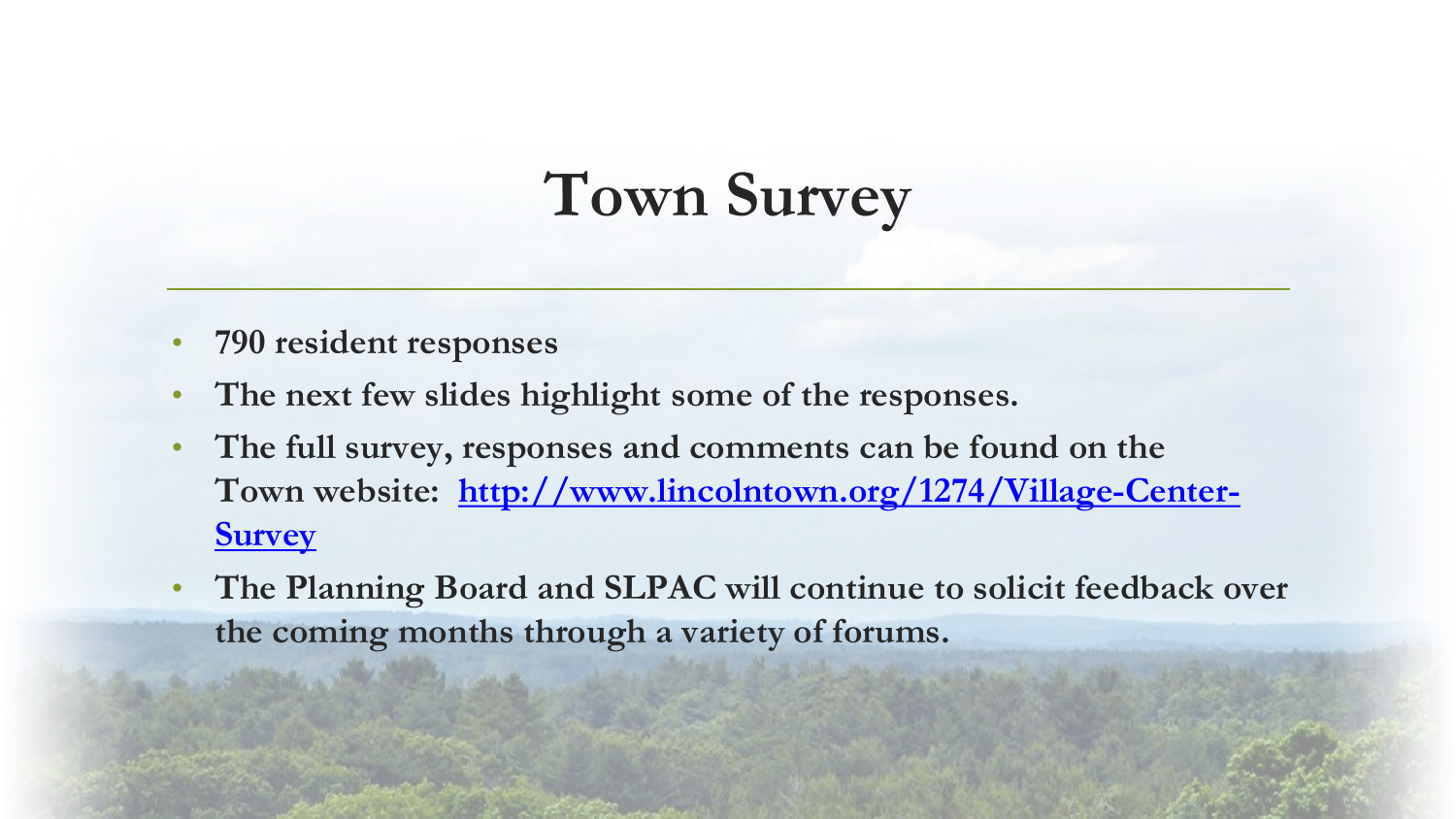### **Survey Feedback: The Four Leading Goals**

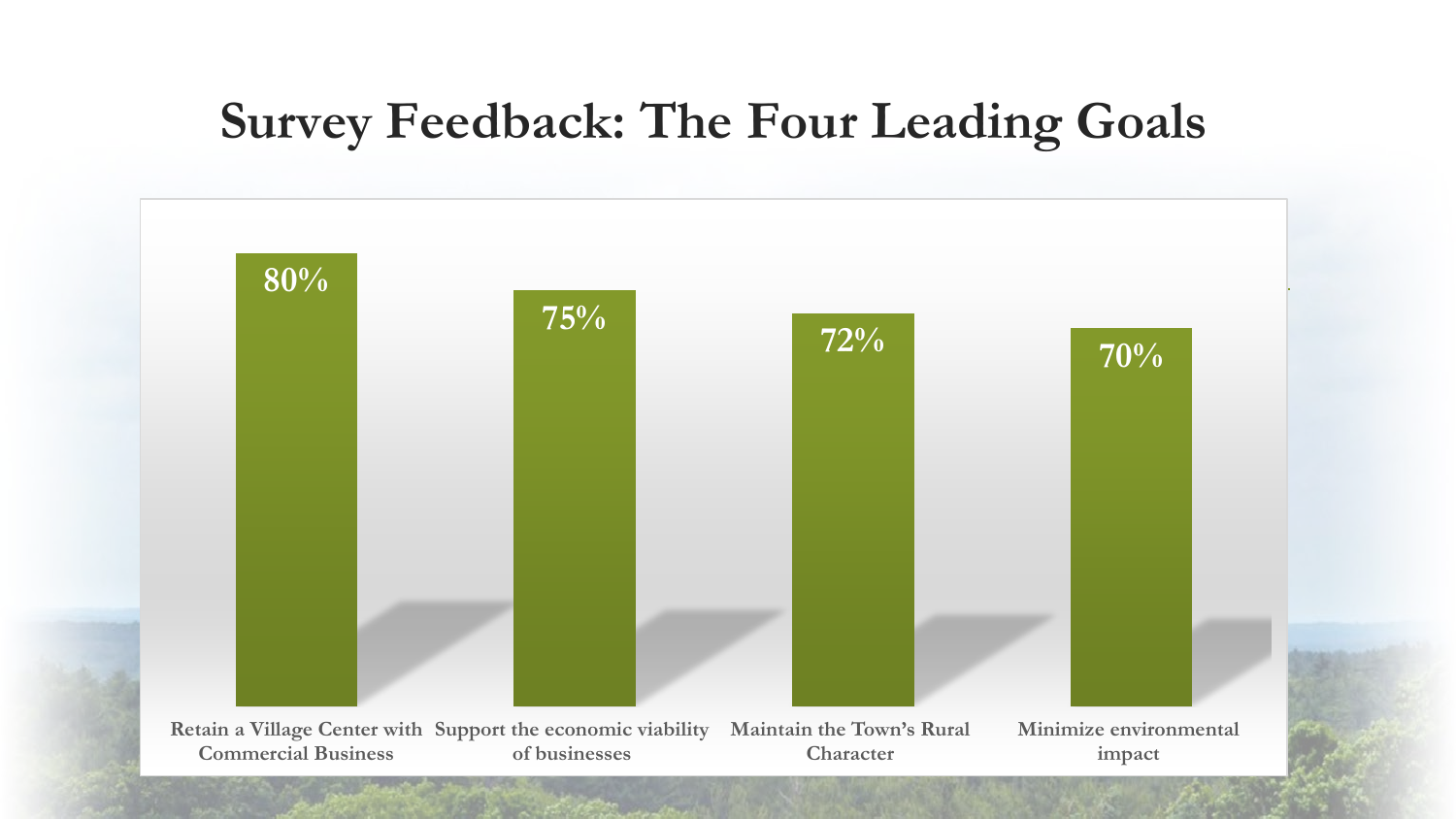# **Survey Feedback: Goals With 50% + Support**

- **Create a more active Village Center**
- **Increase Diversity in Lincoln**
- **Promote Sustainable/Green Development**
- **Ensure Accessibility for all ages and abilities**
- **Create a pedestrian/bike friendly center w/ connections to the broader town.**
- **Minimize Traffic**
- **Support the MBTA station**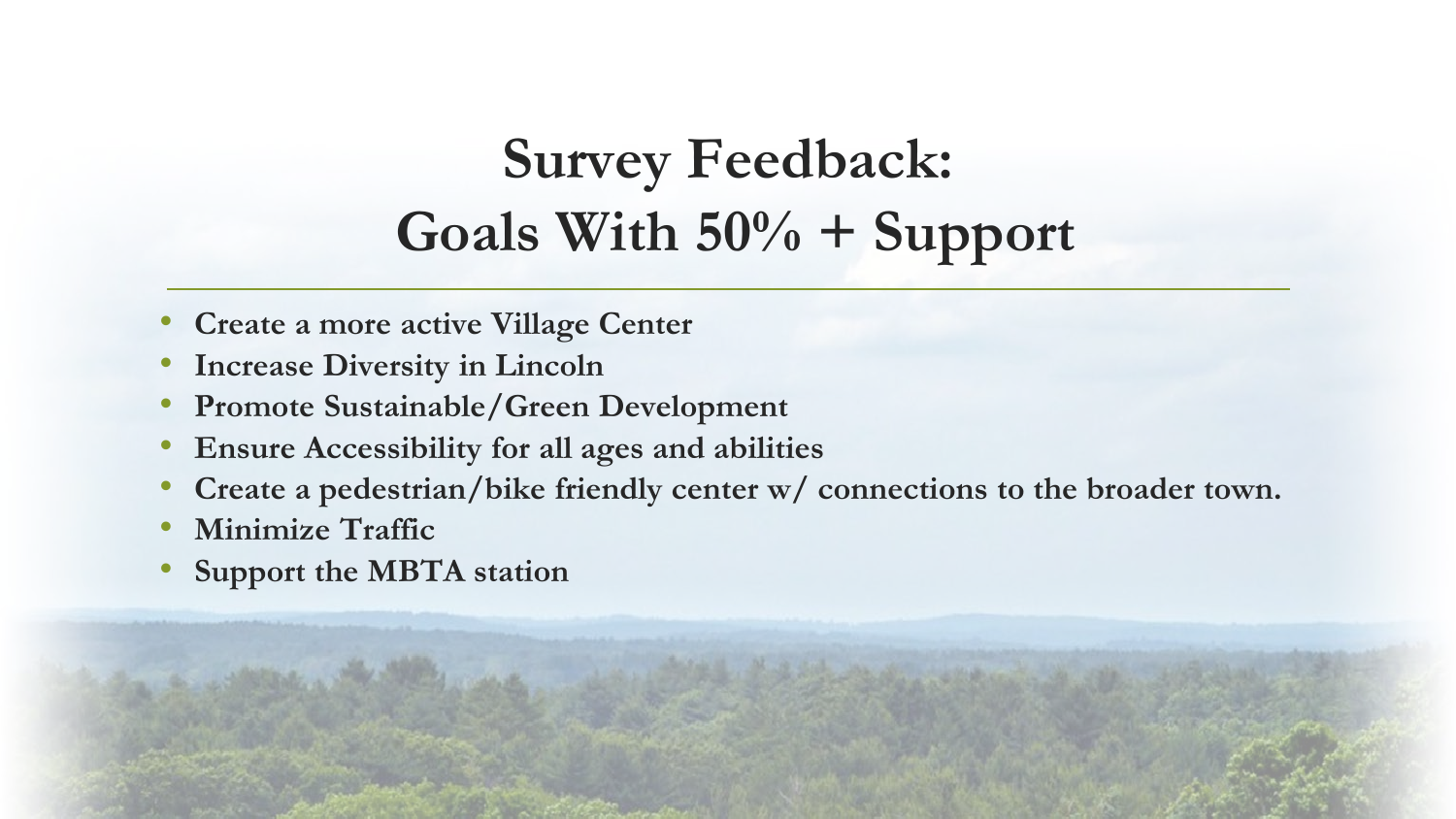# **Survey Feedback: Affordable/Moderate Housing**

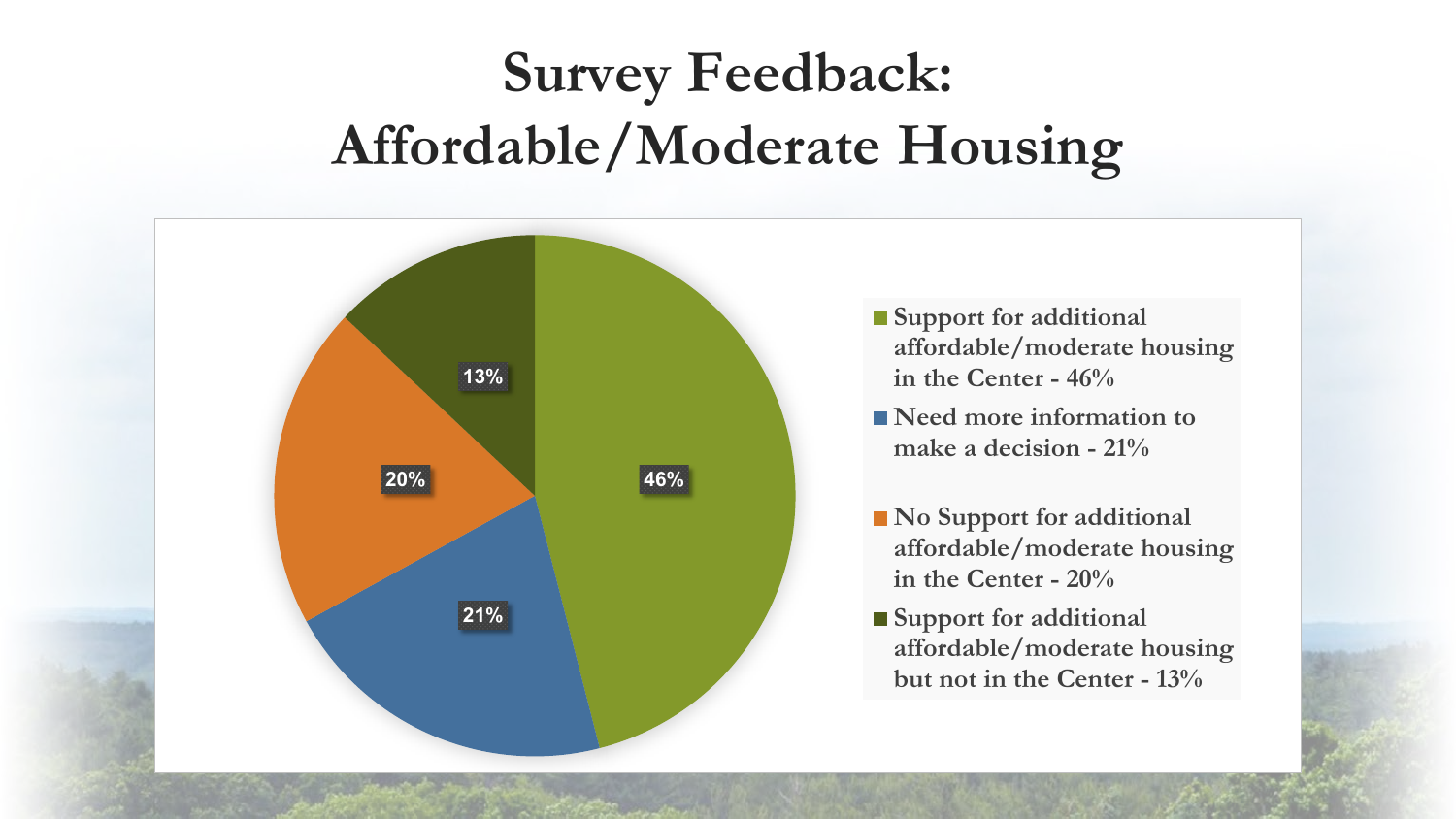# **Survey: Top Housing Choices**



**Mixed income rental units which include market rate and affordable rate**

**Mixed use development that includes commercial on the first floor and residential units above.**

**Affordable/Moderate rate rental units.**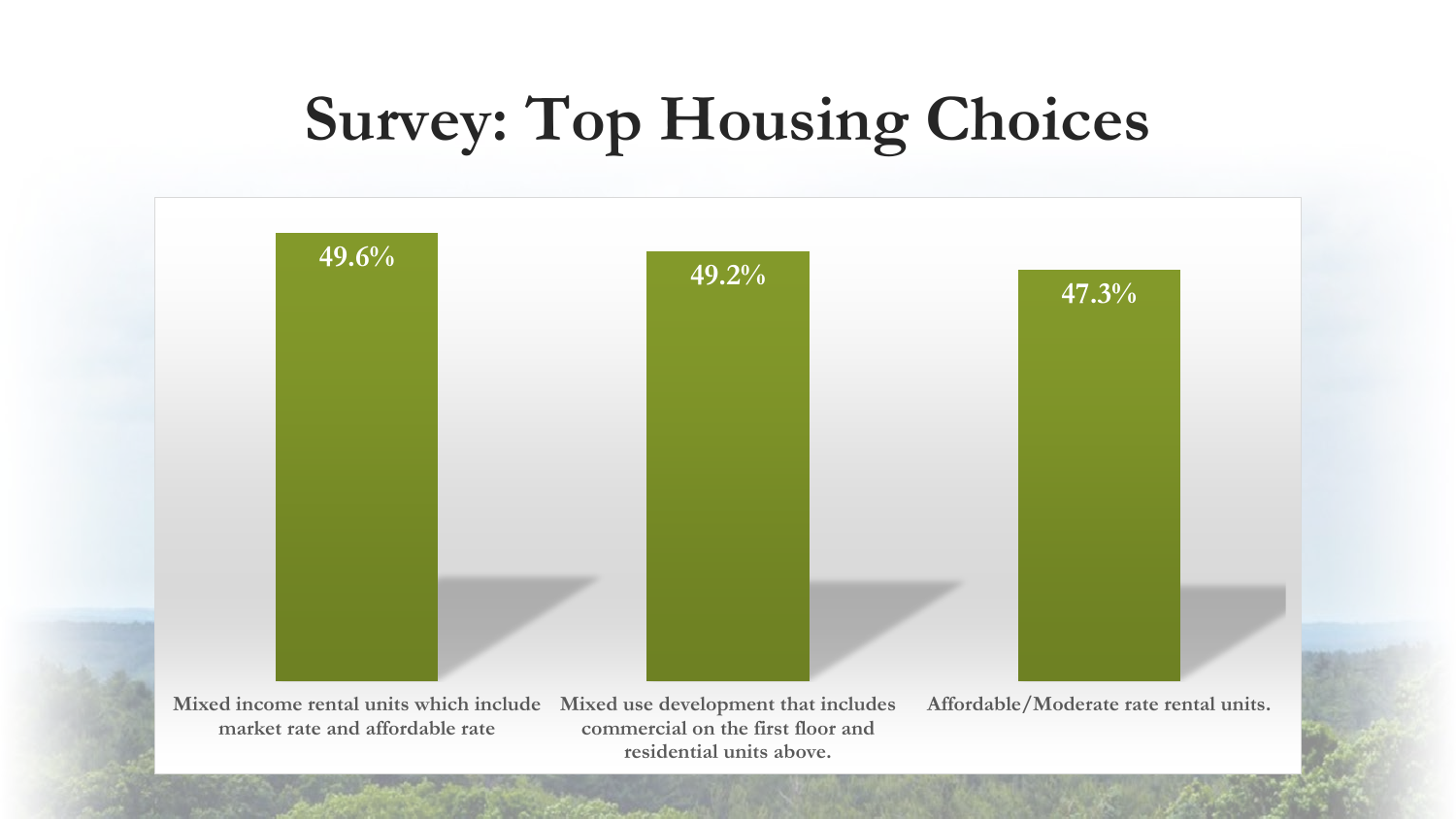# **Current Zoning in Village Center**

**Currently there is a hodgepodge of zoning districts and permitting procedure: B-1, B-2, R-2, R-4, and the South Lincoln Overlay** 

- **Difficult to achieve mixed-use in B-2 and not allowed in B-1.**
- **Most businesses require a special permit, permits are of short duration, and cannot be transferred to new owners**
- **South Lincoln Overlay District**
	- **Permits flexibility without predetermined standards and requires a Town Meeting vote.**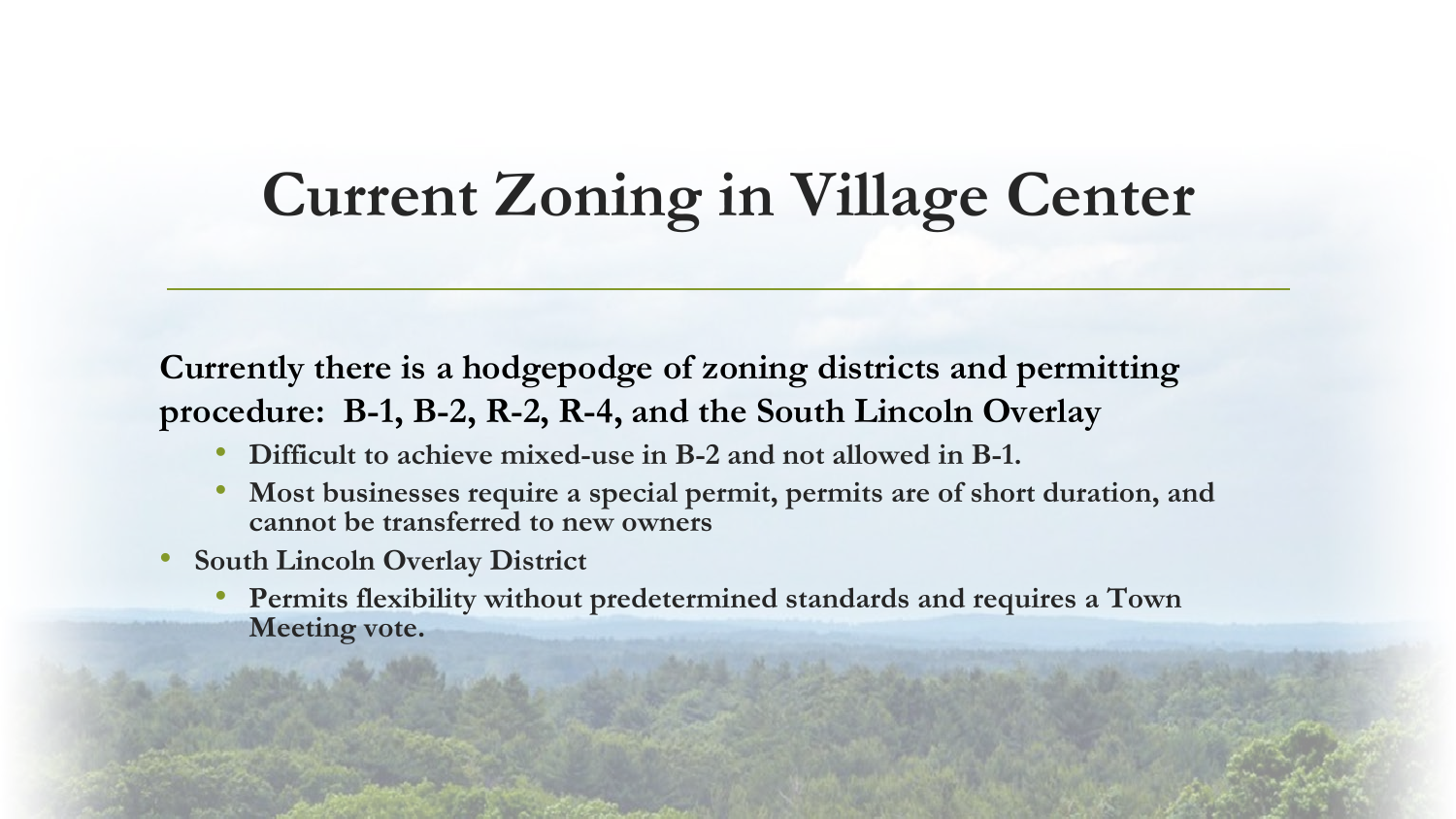# Village Center Zoning Districts

►B-1 is in Pink ►B-2 is in Teal ■R-2 is in Blue ►R-4 is in Orange ▶ South Lincoln Overlay is Hatched

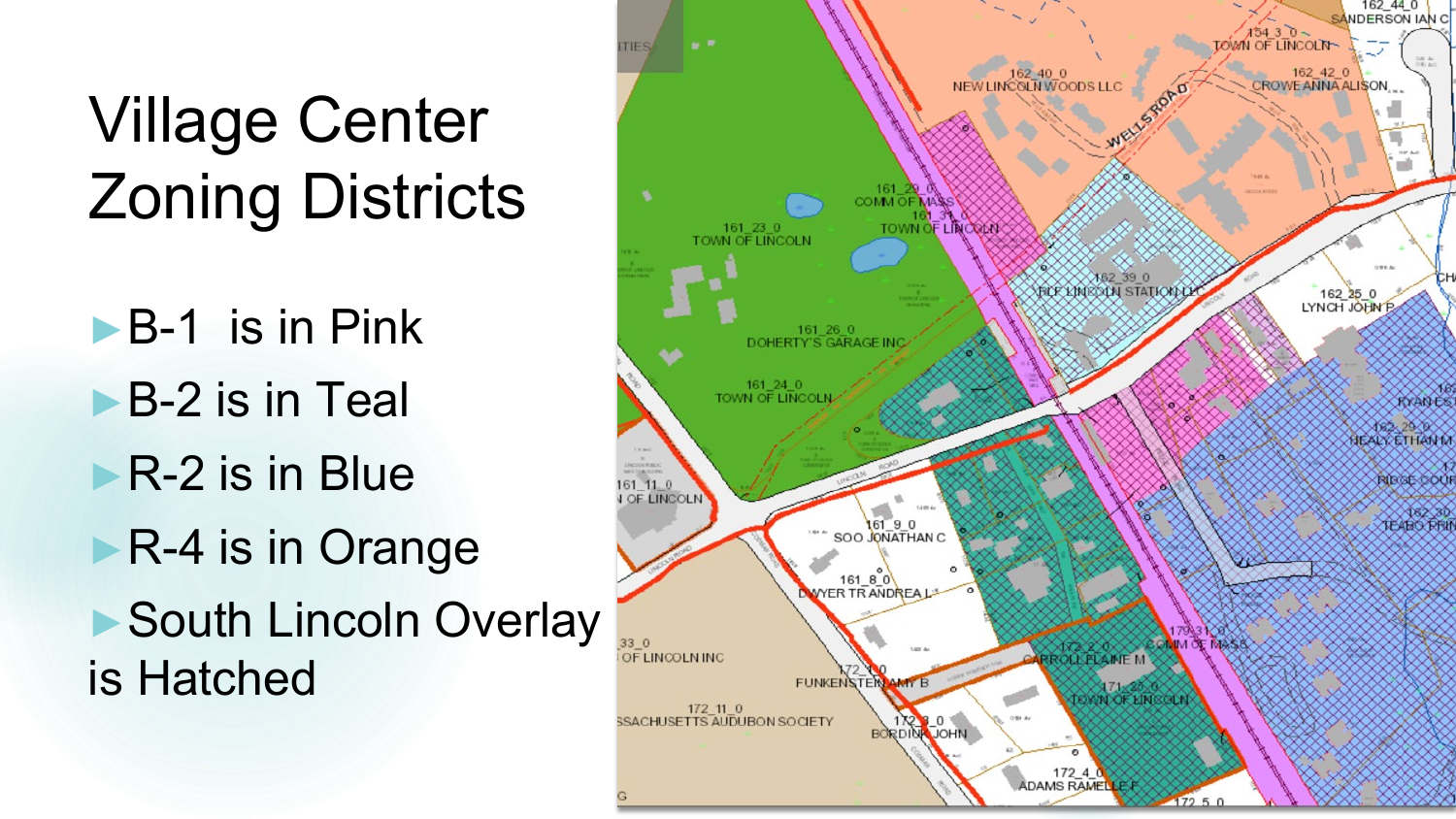# **The Bylaw Already Allows Flexible Residential Projects by Planning Board and/or ZBA approval**

- **Cluster Development in R-1 requires Planning Board special permit and site plan review.**
- **Open Space Developments, and Planned Community Developments require a Town Meeting vote to establish the district (R-3 or R-4) but DO NOT require TM vote to approve the specific project.**
- **The specific project is permitted by the ZBA and Planning Board.**
- **Lincoln Woods was permitted under R-4 Special Permit Process.**
- **Detailed process and requirements are specified in the zoning bylaw.**
- **The special permit hearings are public hearings which provide opportunity for public input.**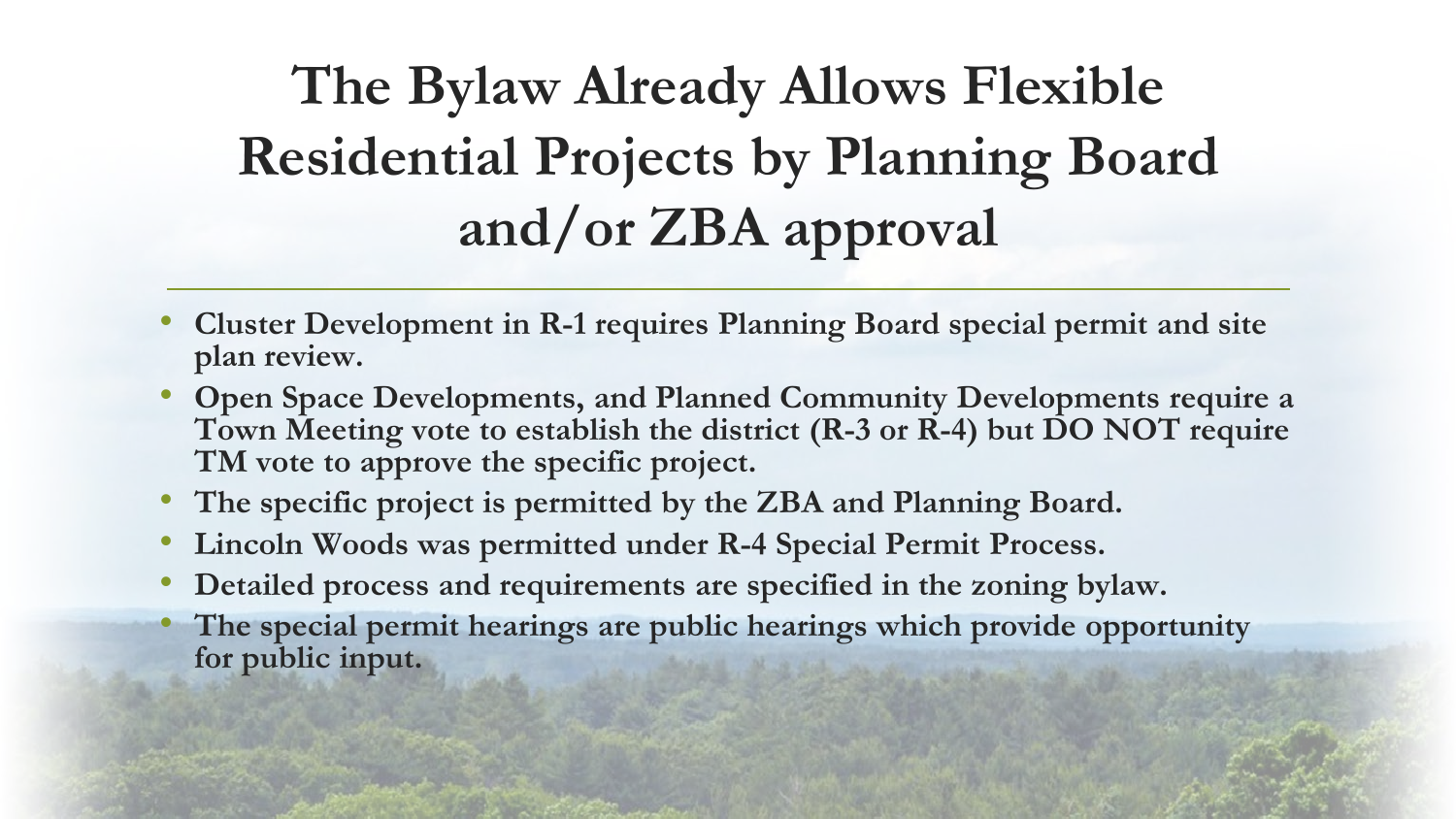## **The South Lincoln Overlay Process**

- **The South Lincoln Overlay District requires Town Meeting approval to establish the district AND approve the specific project.**
- **A project must be designed and vetted before being brought to a Town Meeting vote.**
- **There is no practical way to negotiate changes to a project at Town Meeting.**
- **There are no parameters or requirements for a project**
- **There are no incentives for affordable units, sustainability, green building.**
- **Process takes at least a year, and an applicant risks significant development funds on an up or down, Town Meeting vote.**
- **Since the addition of the South Lincoln Overlay District in 2004, there has been 1 project in the Village Center that has been passed by Town Meeting, the RLF expansion of the Mall.**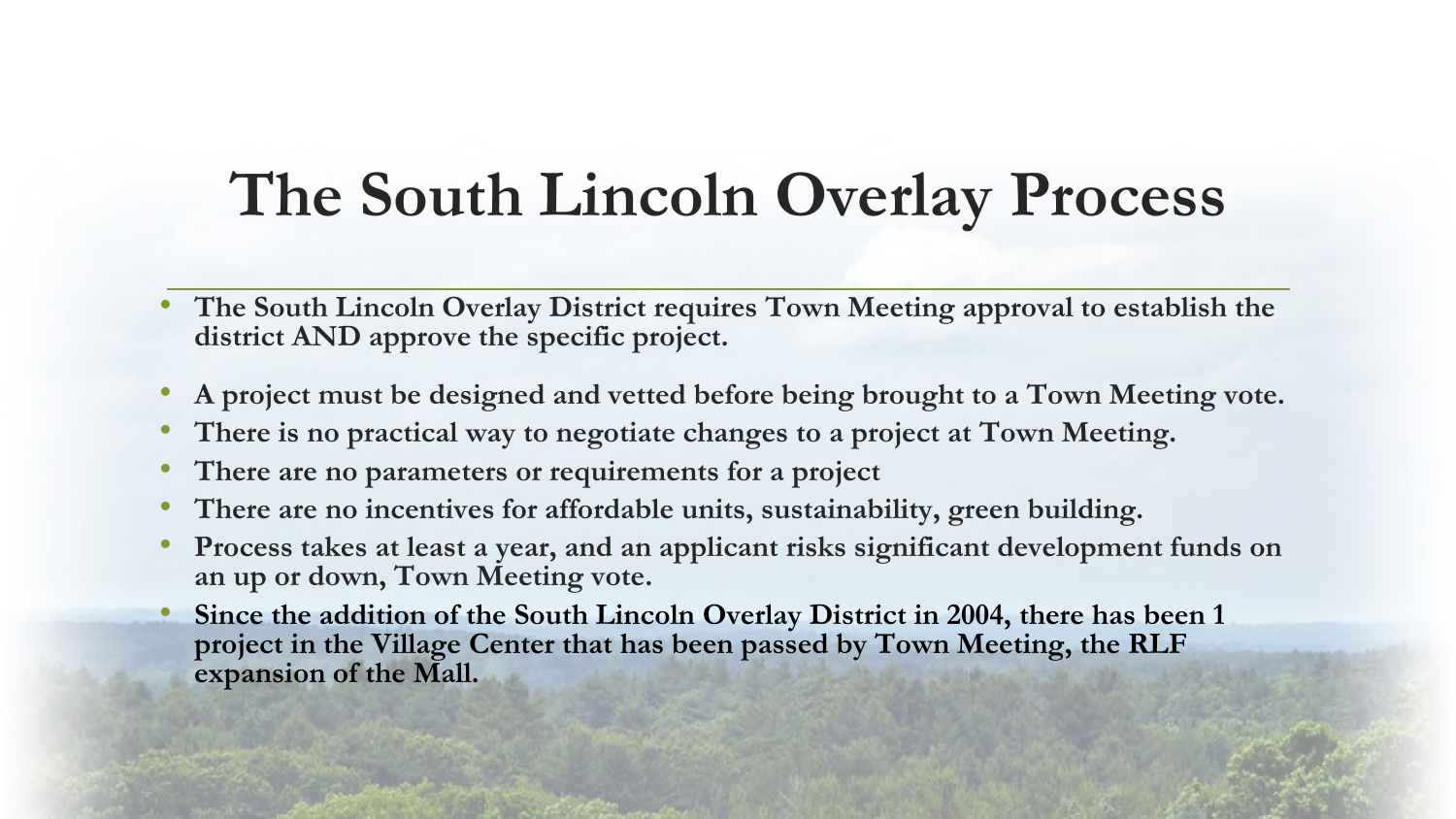## **How Can a New Zoning Bylaw Control Development and Deliver a Better Project?**

#### • **A new Zoning Bylaw can:**

- **Explicitly define what is required of a project therefore minimizing risk of a "bad project".**
- **Require compliance with design criteria.**
- **Regulate height, setbacks, use.**
- **Control size and scope.**
- **Require vetting: studies on traffic, fiscal analysis, and potential impacts on services.**
- **Provide a framework for incentivizing green building, community spaces, green spaces, affordable housing (that cannot be required under state law).**
- **All Zoning changes require a vote by Town Meeting.**
- **Neither the Town nor the Planning Board are developers.**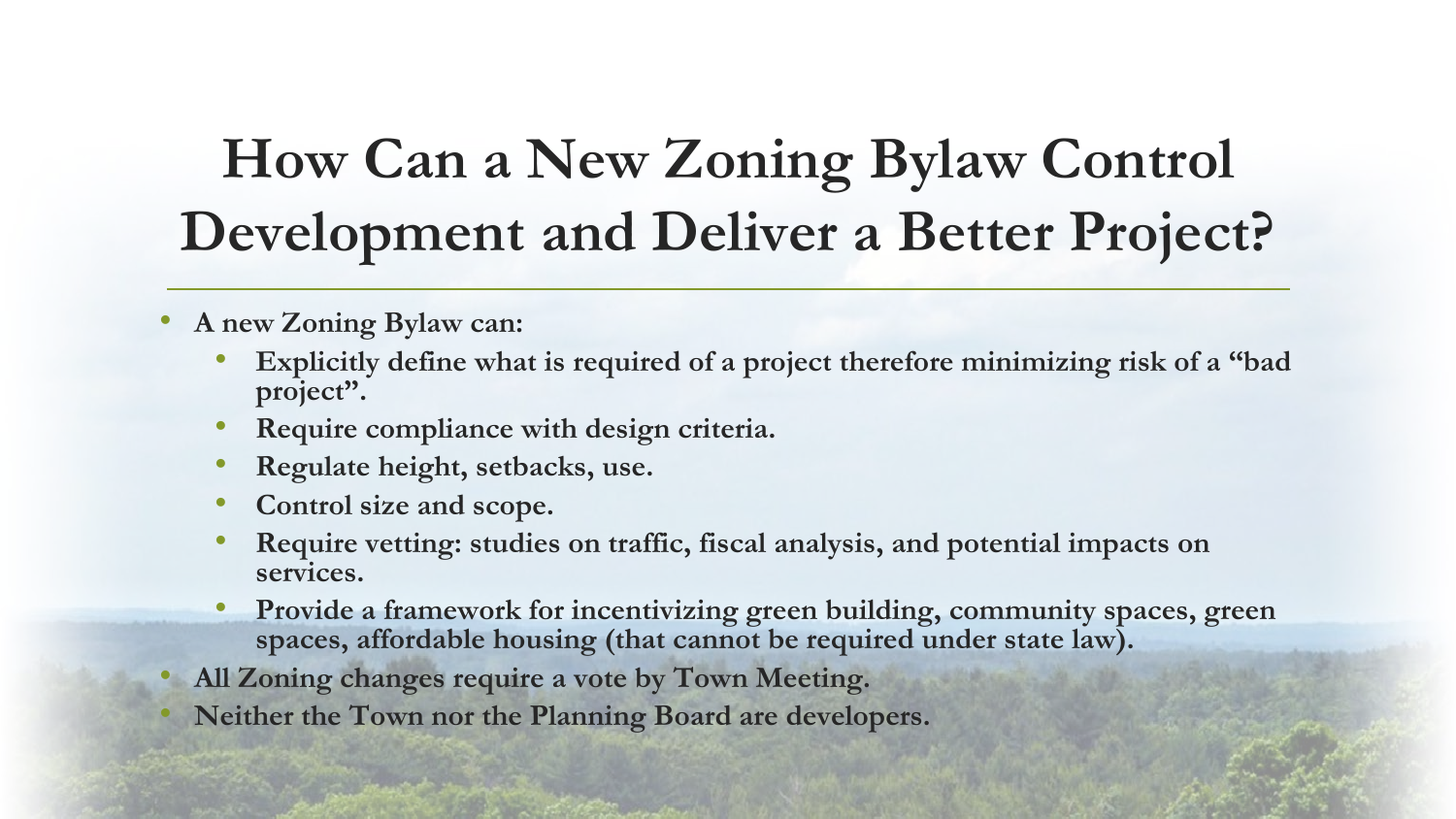# **Proposed Village Center Zoning Goals**

- **Promote the values of the Town – Rural Character, Sustainability, Diversity.**
- **Support a viable village center by providing a framework for a variety and flexibility of uses: commercial, housing, mixed-use, live-work.**
- **Facilitate adaptability, agility, certainty, and efficiency for landowners seeking to do a project and allow the Town to adapt in an everchanging world.**
- **Ensure the desirability of projects by a permitting process that is clear and specific in its requirements-requirements that are determined by Town Meeting process.**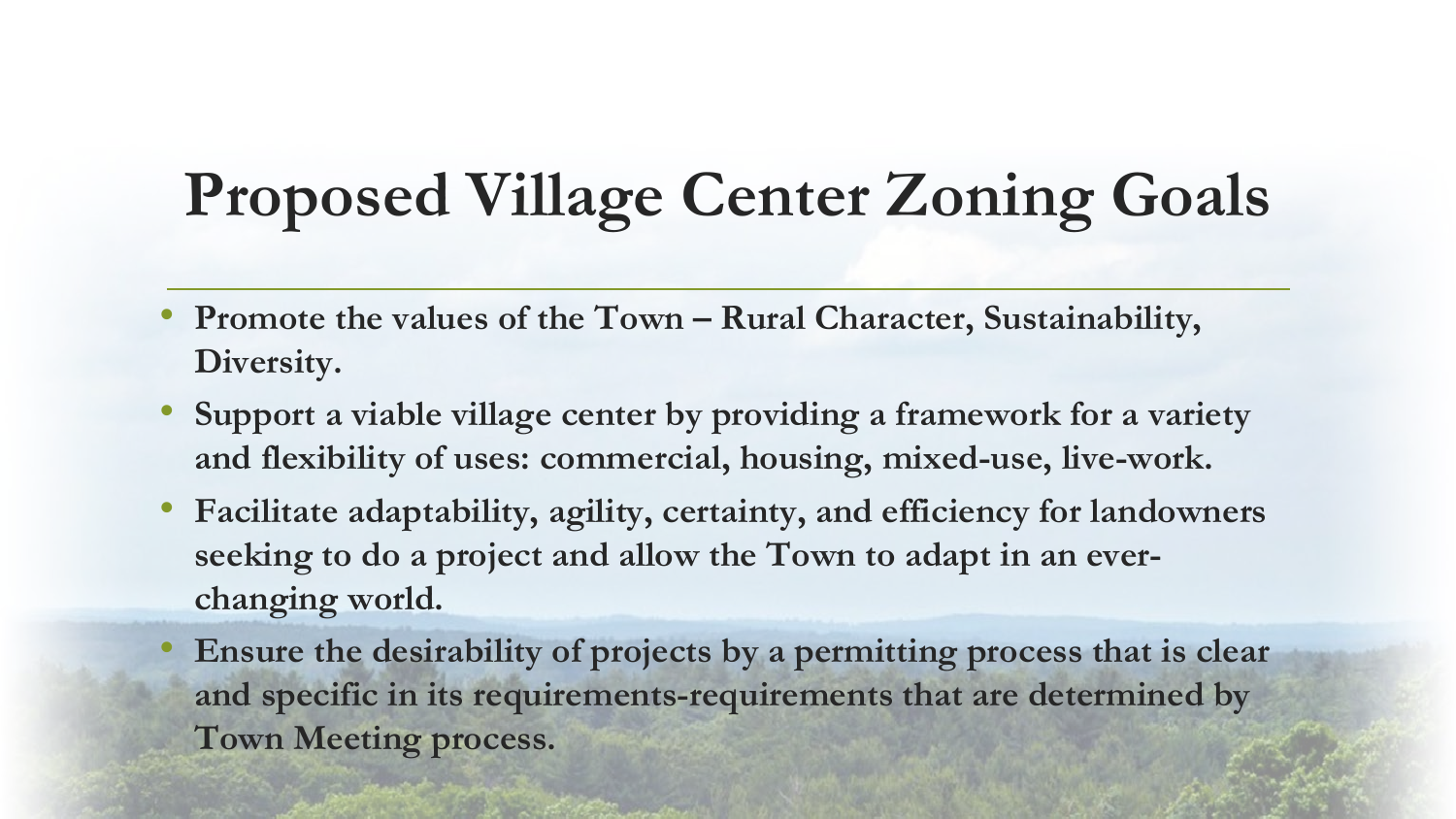# **Progress on Information Gathering and Analysis**

- **Evaluation of the Wastewater Treatment Plant**
- **Traffic Study**
- **School Enrollment and Capacity Memo**
- **Fiscal Impact Analysis**
- **Development of Design Requirements for the Village Center area**
- **Town Wide Survey: Many respondents asked for more information because there is no specific project to review.**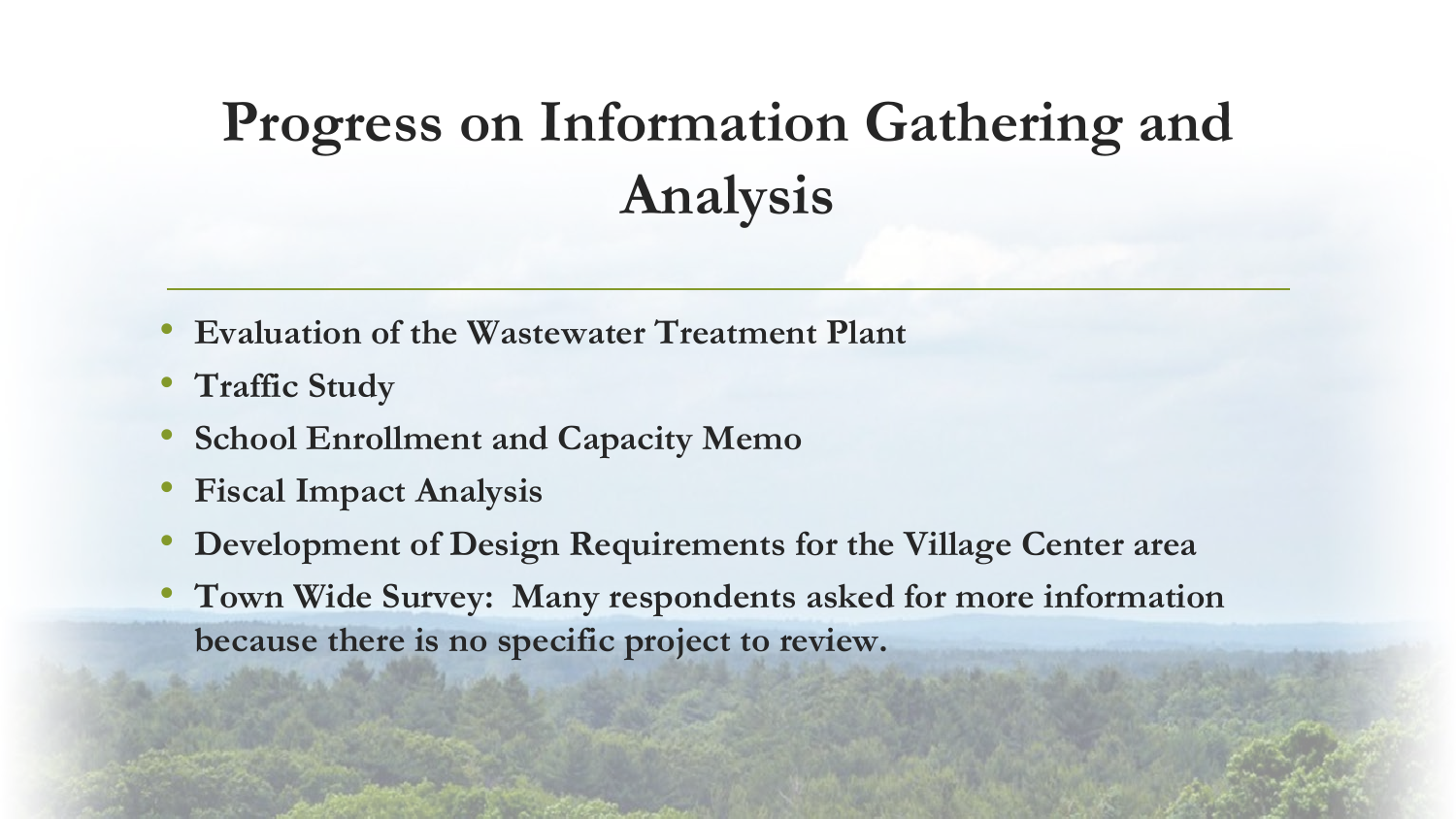## **Other Considerations**

- **Housing Choice and MBTA Communities Legislation: [https://www.mass.gov/info-details/housing-choice-and-mbta-communities-](https://www.mass.gov/info-details/housing-choice-and-mbta-communities-legislation) legislation**
	- **MBTA communities must create a zoning district that allows "by right" 15 units/acre within ½ mile of train station suitable for families OR forfeit access to sizeable grant opportunities.**
- Senate Bill 9 An Act Creating a Next Generation Roadmap for<br>Massachusetts Climate Policy: https://www.mass.gov/news/governor-<br>[baker-signs-climate-legislation-to-reduce-greenhouse-gas-emissions-protect-](https://www.mass.gov/news/governor-baker-signs-climate-legislation-to-reduce-greenhouse-gas-emissions-protect-environmental-justice-communities)<br>environmental-ju
	- **Achieve net zero emissions by 2050:**
	- **Emissions limit of no less than 50% by 2030**
	- **Emissions limit of no less than 75% by 2040**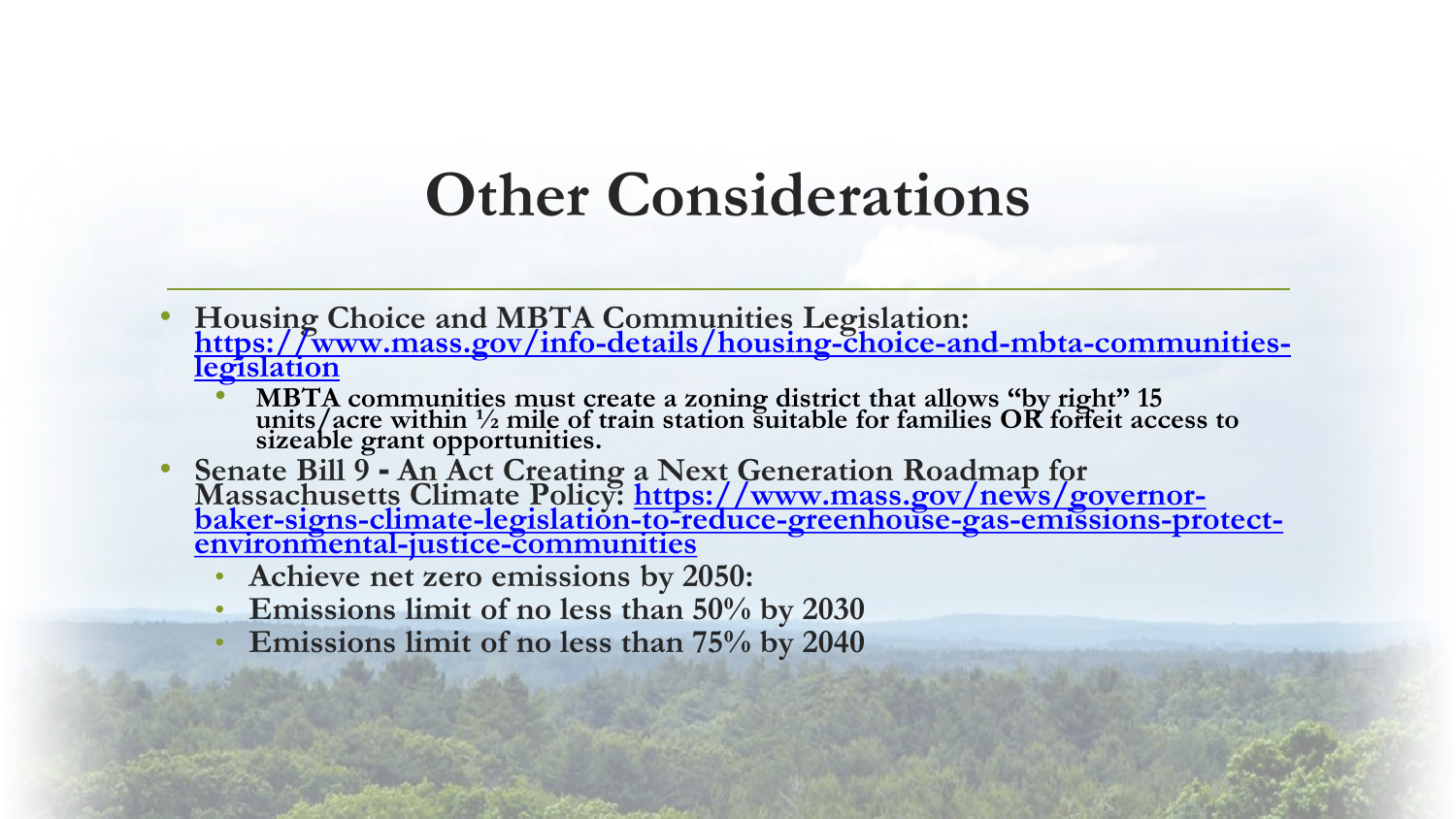# **Next Steps**

- **Continue Public Outreach and Discussion.**
	- **Schedule smaller meetings and listening sessions.**
	- Site walk at the Mall.
- **Continue dialogue with stakeholders including Lincoln Woods, and the RLF.**
- **Complete Wastewater Treatment Evaluation.**
- **Draft Zoning Language that incorporates the values and implements the goals of the Town.**